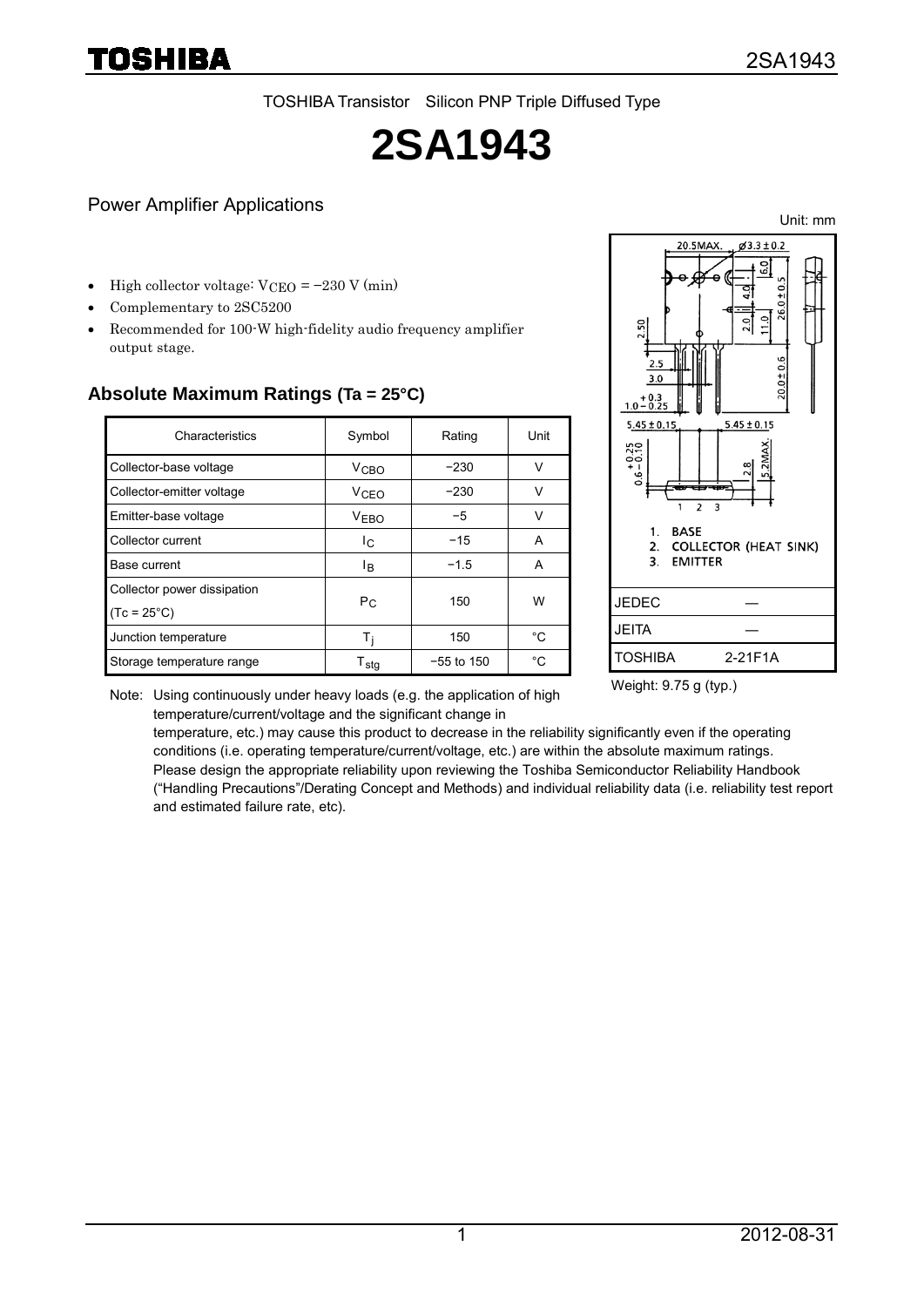**Electrical Characteristics (Ta = 25°C)**

| Characteristics                      | Symbol                  | <b>Test Condition</b>                           | Min    | Typ.   | Max    | Unit       |
|--------------------------------------|-------------------------|-------------------------------------------------|--------|--------|--------|------------|
| Collector cut-off current            | <sup>I</sup> CBO        | $V_{CB}$ = -230 V, I <sub>F</sub> = 0           |        |        | $-5.0$ | μA         |
| Emitter cut-off current              | <b>LEBO</b>             | $V_{FB} = -5 V, I_C = 0$                        |        |        | $-5.0$ | μA         |
| Collector-emitter breakdown voltage  | $V$ (BR) CEO            | $I_C = -50$ mA, $I_R = 0$                       | $-230$ |        |        | V          |
| DC current gain                      | $h_{FE(1)}$<br>(Note 1) | $V_{CE}$ = -5 V, I <sub>C</sub> = -1 A          | 55     |        | 160    |            |
|                                      | $h_{\text{FE (2)}}$     | $V_{CF} = -5 V, I_C = -7 A$                     | 35     | 60     |        |            |
| Collector-emitter saturation voltage | $VCE$ (sat)             | $I_C = -8$ A, $I_R = -0.8$ A                    |        | $-1.5$ | $-3.0$ | V          |
| Base-emitter voltage                 | <b>V<sub>BE</sub></b>   | $V_{CF} = -5 V, I_C = -7 A$                     |        | $-1.0$ | $-1.5$ | $\vee$     |
| <b>Transition frequency</b>          | $f_{\mathsf{T}}$        | $V_{CF} = -5 V, I_C = -1 A$                     |        | 30     |        | <b>MHz</b> |
| Collector output capacitance         | $C_{ob}$                | $V_{CB}$ = -10 V, I <sub>F</sub> = 0, f = 1 MHz |        | 360    |        | pF         |

Note 1:h<sub>FE (1)</sub> classification R: 55 to 110, O: 80 to 160

#### **Marking**



Note 2: A line under a Lot No. identifies the indication of product Labels. Not underlined : [[Pb]]/INCLUDES > MCV Underlined : [[G]]/RoHS COMPATIBLE or [[G]]/RoHS [[Pb]]

Please contact your TOSHIBA sales representative for details as to environmental matters such as the RoHS compatibility of Product. The RoHS is the Directive 2002/95/EC of the European Parliament and of the Council of 27 January 2003 on the restriction of the use of certain hazardous substances in electrical and electronic equipment.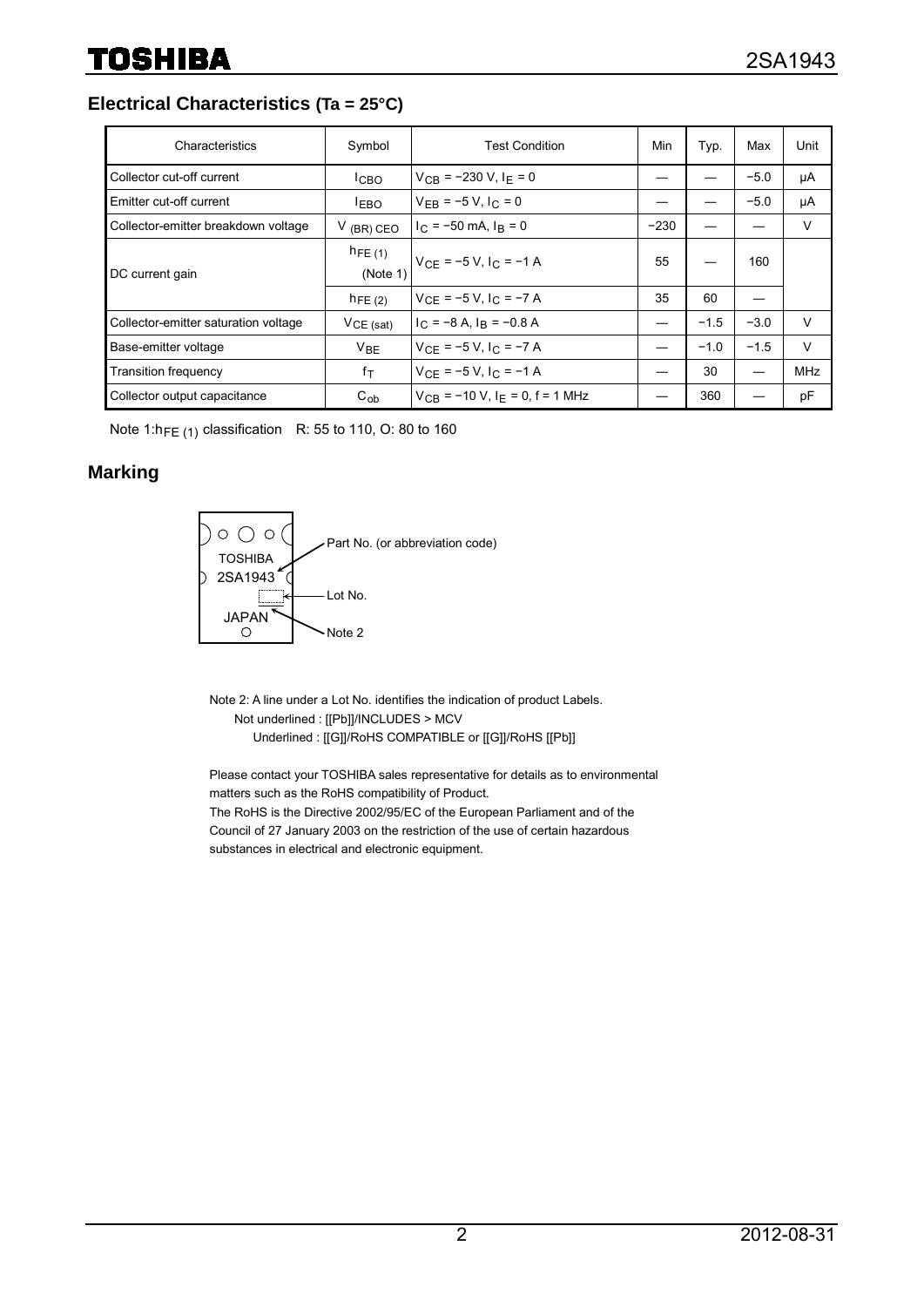# **TOSHIBA**









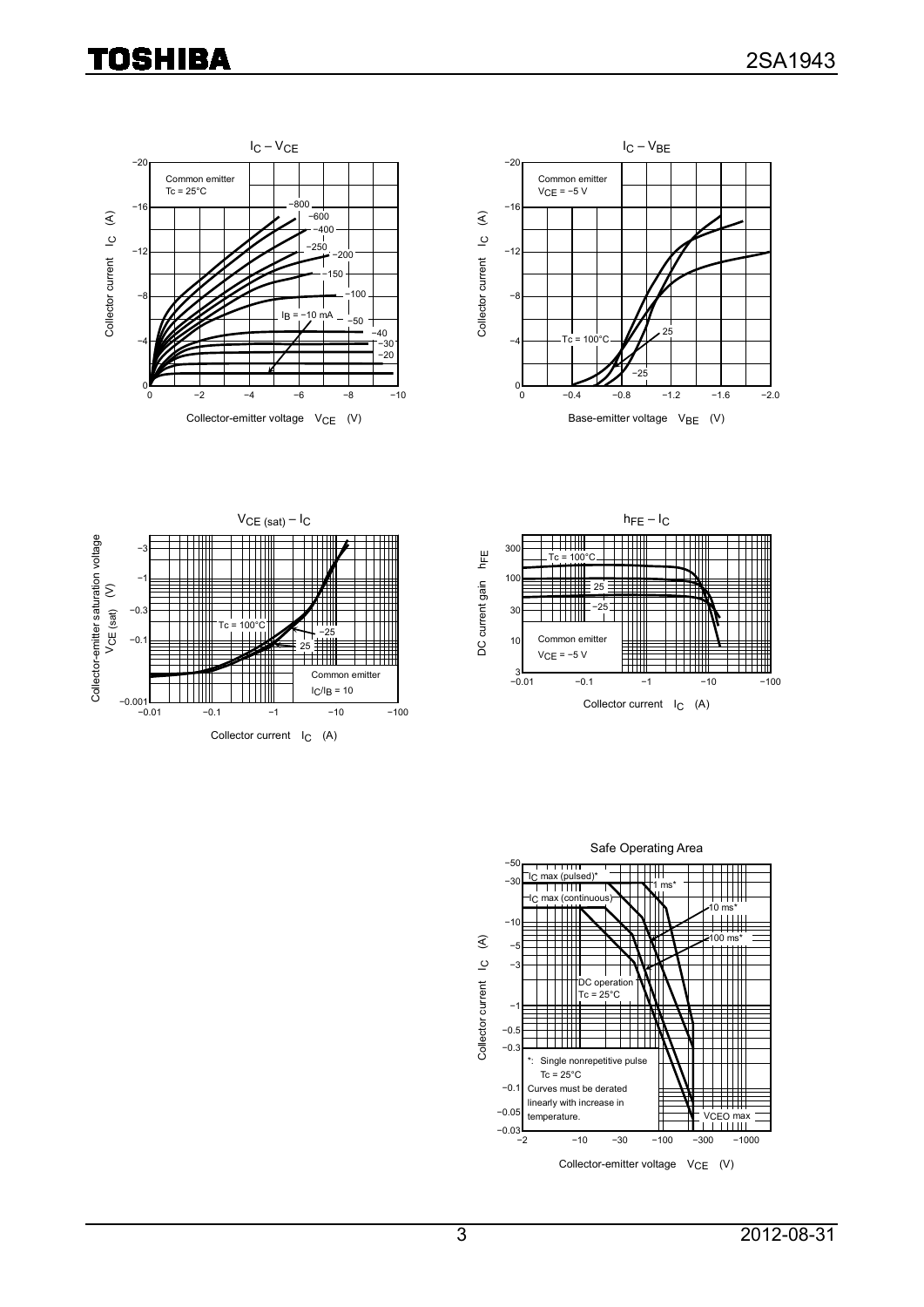